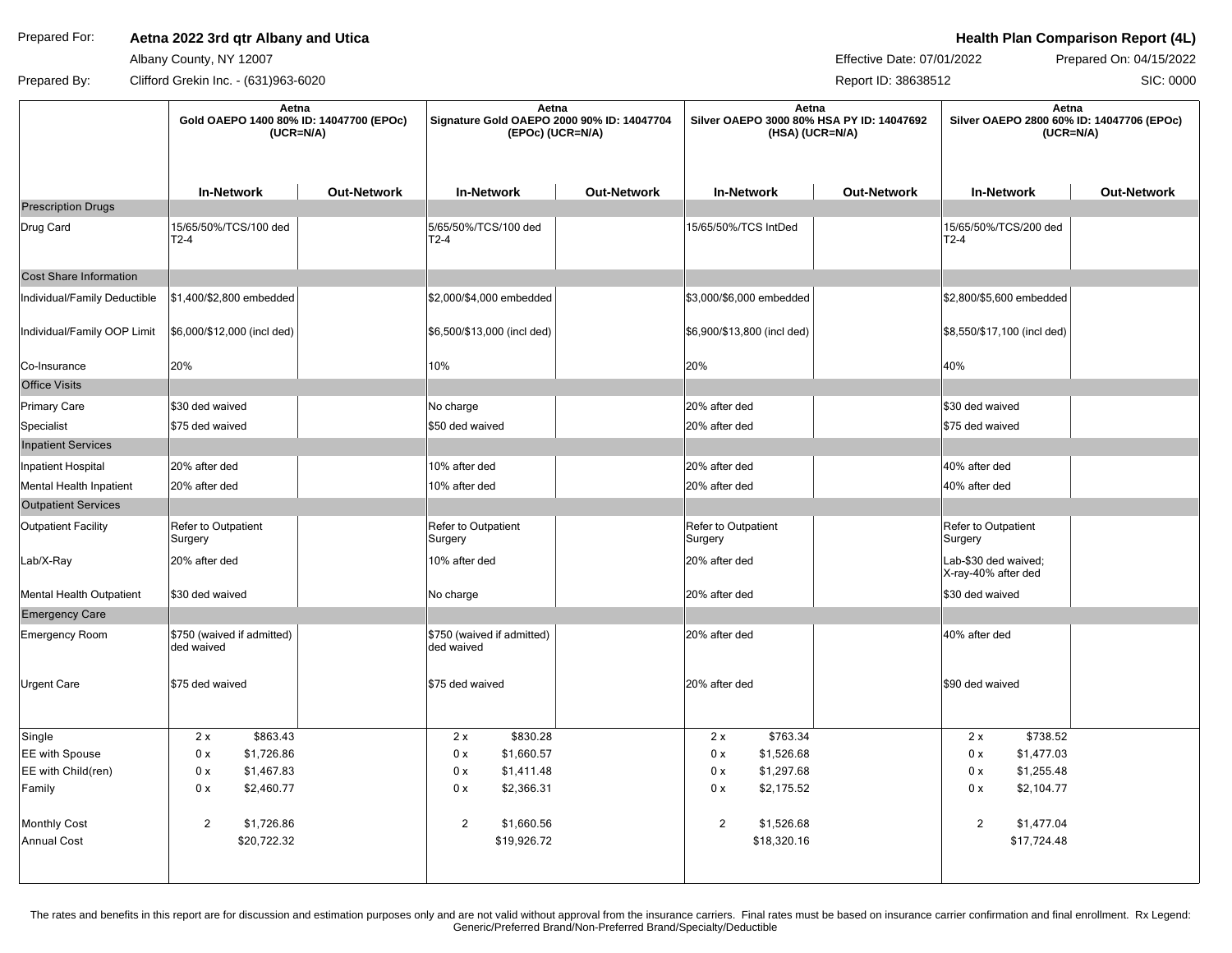## Prepared For: **Aetna 2022 3rd qtr Albany and Utica Health Plan Comparison Report (4L) Health Plan Comparison Report (4L)**

Albany County, NY 12007

Effective Date: 07/01/2022 Prepared On: 04/15/2022

SIC: 0000

Prepared By: Clifford Grekin Inc. - (631)963-6020 Clifford Creater and Control of the Creater According to the Report ID: 38638512

| <b>Out-Network</b><br><b>In-Network</b><br>15/65/50%/TCS/100 ded |
|------------------------------------------------------------------|
|                                                                  |
|                                                                  |
|                                                                  |
|                                                                  |
| \$6,000/\$12,000                                                 |
| \$8,550/\$17,100 (incl ded)                                      |
|                                                                  |
|                                                                  |
| 40% after ded                                                    |
| 40% after ded                                                    |
|                                                                  |
| 40% after ded                                                    |
| 40% after ded                                                    |
|                                                                  |
| Refer to Outpatient                                              |
| 40% after ded                                                    |
| 40% after ded                                                    |
|                                                                  |
|                                                                  |
|                                                                  |
| \$618.65                                                         |
| \$1,237.31                                                       |
| \$1,051.71                                                       |
| \$1,763.17                                                       |
| \$1,237.30                                                       |
| \$14,847.60                                                      |
| 40% after ded<br>40% after ded                                   |

The rates and benefits in this report are for discussion and estimation purposes only and are not valid without approval from the insurance carriers. Final rates must be based on insurance carrier confirmation and final en Generic/Preferred Brand/Non-Preferred Brand/Specialty/Deductible